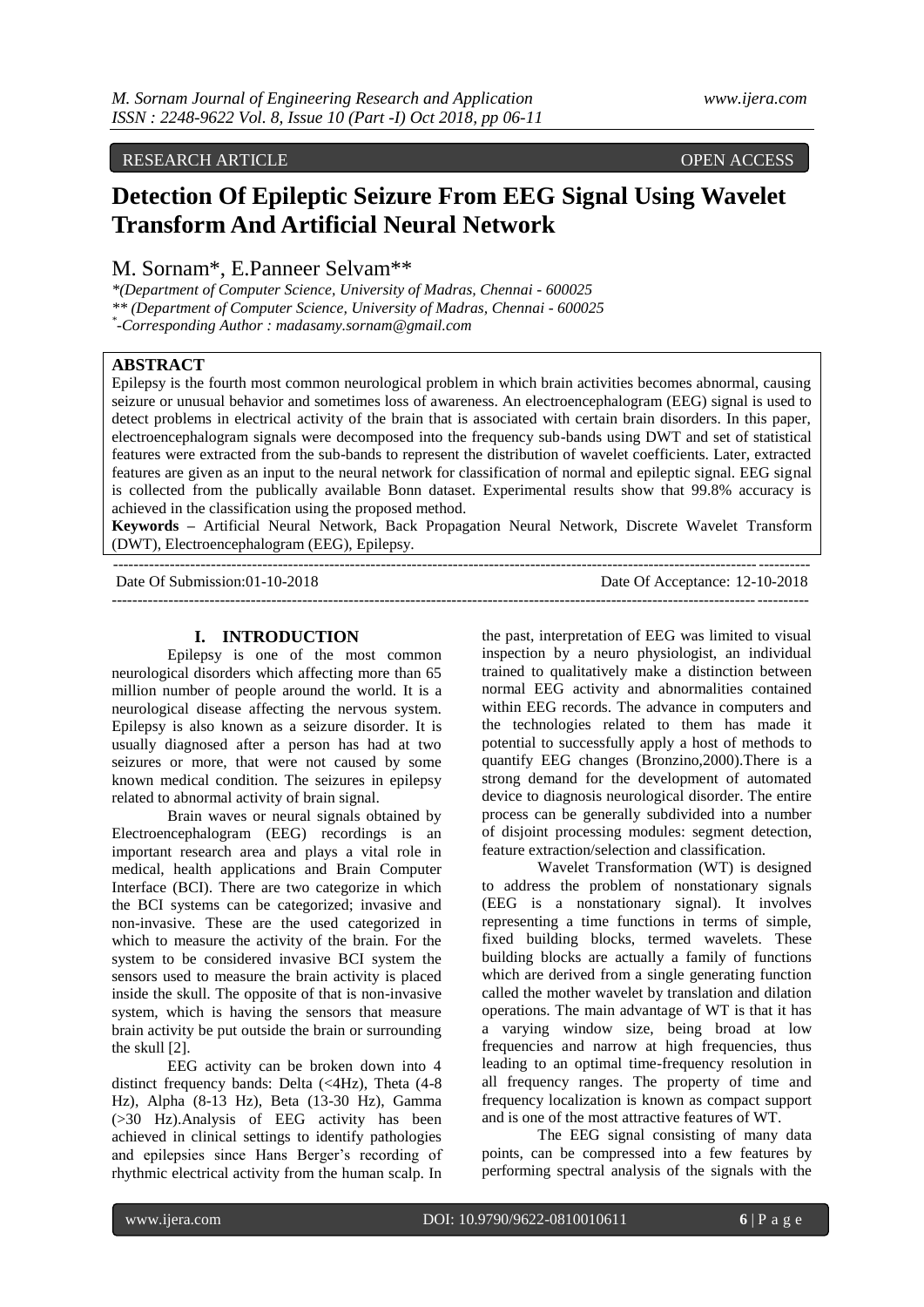wavelets. The features characterize the behavior of EEG signal. Using small number of features to represent the EEG signals is particularly important for recognition and diagnosis purpose. Therefore, EEG signals were decomposed into time-frequency representation using discrete wavelet transform (DWT). Wavelet coefficients were used as a feature vectors to classify frequency bands of eeg signal and to identify the characteristics of the signal.

Artificial neural network (ANN) have been used in a great number of medical diagnostic decision support system application because that they have great predictive power. In this work, EEG dataset is analyzed completely by using wavelet transformation and to extract all the fundamental frequency components of EEG signal that is Alpha, Beta, Gamma, Delta and Theta. In order to reduce the dimensionality of the extracted feature vectors, statistics over the set of the wavelet coefficients were used. Artificial neural network is trained with the extracted feature to classify signal into normal and epileptic.

The rest of the paper is organized as follows. Section II describes a review on previous methods. Summary of dataset and methods used is given in section III. Section IV gives result with discussion and Conclusion is given in Section V.

#### **II. LITERATURE REVIEW**

In the last two decades, many researchers addressed the problem of automatic seizure detection. It has been shown that all the methods fall into four categories: (a) time domain, (b) frequency domain, (c) time-frequency domain and (d) nonlinear methods. Abdulhamit et al. [4] used principal, independent, linear discriminate and support vector machine for the classification of epileptic EEG signals. Rafik et.al. [2] proposed Empirical mode decomposition (EMD) for feature extraction of EEG signal and artificial neural network for the classification. Arun chavan et al. [5] used wavelet transform and neural network for diagnosis and classification of EEG signal.

## **III. MATERIALS AND METHODS 3.1 Dataset Description**

The dataset used in our experiments is from the department of epileptology at the University of Bonn, which is publically available and described with more details in [21]. The dataset consists of five sets (denoted A-E), each containing 100 singlechannel EEG signals of 23.6, sampled at frequency of 173.61 Hz with bandpass filter settings at 0.5-40 Hz (12 db/octave). Set A and B have been taken from surface EEG recordings of five healthy volunteers, while sets C and D have been measured in seizure-free intervals from five patients. Set E contains seizure activity selected from all recording

sites exhibiting ictal activity. Therefore, in the present work three dataset A, D and E corresponding respectively to normal EEG recordings (healthy subjects set A), interictal activity (set D) and ictal activity (set E) was classified. Note that the signals of set E are taken from patients during a seizure activity, while the signals of set D are from the same patients in seizure-free intervals.

#### **3.2 Wavelet Transform**

The wavelet transform is similar to the Fourier transform with a completely different merit function. The main difference is this: Fourier transform decomposes the signal into sines and cosines, i.e. the functions localized in Fourier space; in contrary the wavelet transform uses functions that are localized in both the real and Fourier space. Generally, the wavelet transform can be expressed by the following equation:

$$
F(a,b) = \int_{-\infty}^{\infty} f(x) \Psi_{(a,b)}^{*}(x) dx
$$
 (1)

where the  $*$  is the complex conjugate symbol and function  $\psi$  is some function. Wavelet transform is in fact an infinite set of various transforms, depending on the merit function used for its computation. There are different types of wavelet transforms are available and it has been mainly classified into two major types: Orthogonal wavelets for Discrete Wavelet transform and Non-Orthogonal wavelets for Continuous Wavelet transform. In this work, discrete wavelet transform is used as it reduce the redundancy and decompose the signal into multiple level which would be helpful to find out the different range of hidden frequency band from the eeg signal.

#### **3.3 Discrete Wavelet Transform**

Discrete Wavelet Transform (DWT) decomposes the signal into mutually orthogonal set of wavelets. The wavelet can be constructed from a scaling function which describes its scaling properties. The restriction that the scaling functions must be orthogonal to its discrete translations implies mathematical conditions as follows:

$$
\varphi(x) = \sum_{k=-\infty}^{\infty} a_k \varphi(S - k)
$$
 (2)

where S is a scaling factor (usually chosen as 2). Moreover, the area between the function must be normalized and scaling function must be orthogonal to its integer translations, i.e.

$$
\int_{-\infty}^{\infty} \varphi(x)\varphi(x+l)dx = \delta_{0,l} \tag{3}
$$

For most signal and image processing applications, DWT-based analysis is best described in terms of filter banks. The use of group of filters to divide up a signal into various spectral components is termed as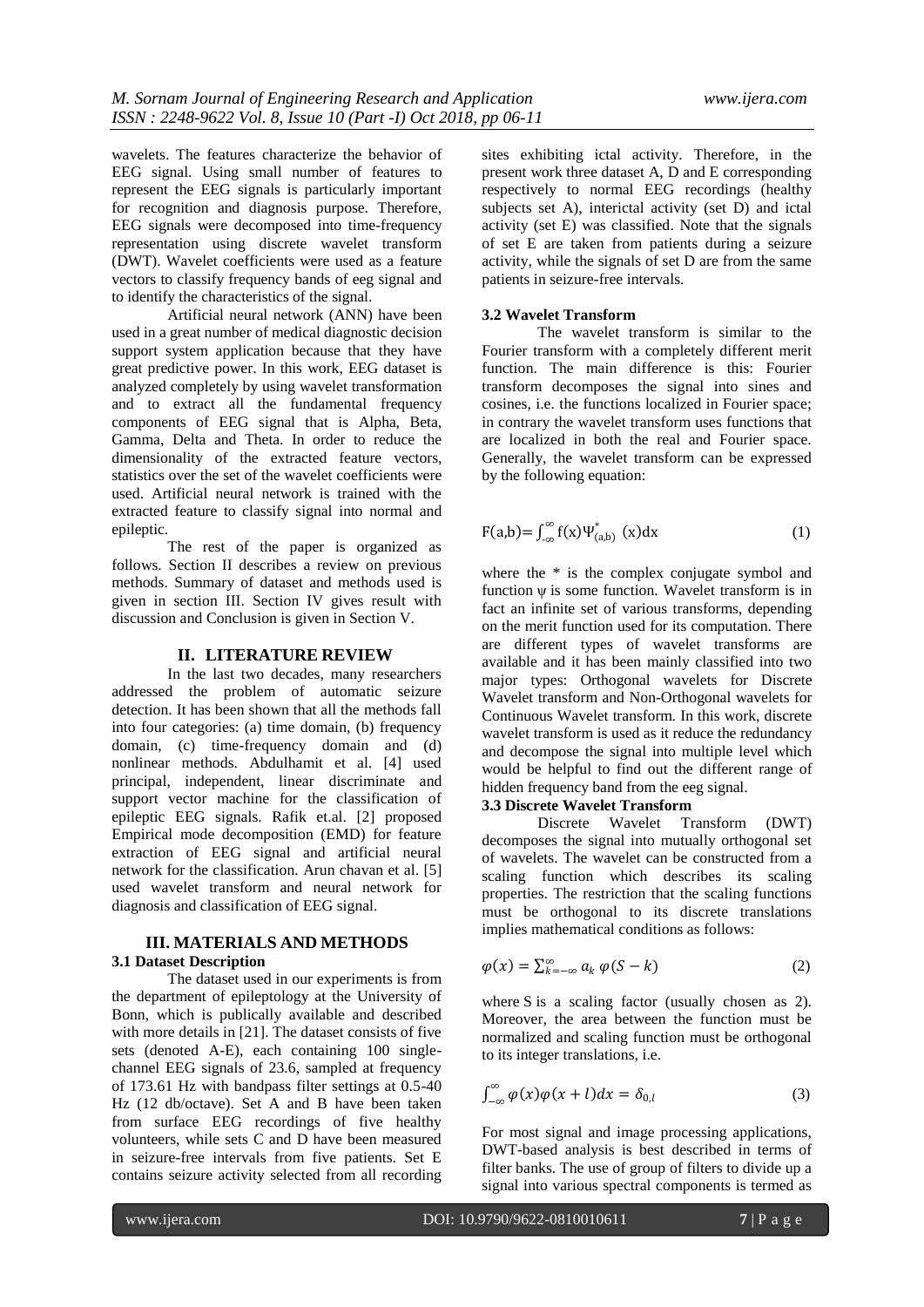sub-banding. This procedure is known as multiresolution decomposition of a signal. Each stage of this scheme consists of two digital filters and two down-samplers by 2. The first filter, h[] is the discrete mother wavelet, high-pass in nature, and the second, g[] is its mirror version, low-pass in nature. The down-sampled outputs of first high-pass and low-pass filters provide the details D1 and the approximation A1 respectively. (Abdulhamit et al.)

#### **3.4 Artificial Neural Network**

Artificial neural networks (ANN) were successfully used in a wide variety of medical applications. Neural Networks are highly interconnected and simple processing units which are designed to model the way human brain perform a particular task. Each unit is called a neuron. It forms a weighted sum of its inputs and a constant term called bias is added. This sum is passed through a transfer function such as linear, sigmoid or hyperbolic tangent. In the construction of neural architecture, it has three important layers: input, hidden and output. The choice of number of hidden layers and the number of neurons in each layer is one of the most critical problems. In order to find the optimal network architecture, several combinations should be evaluated [10].

## **IV. RESULTS AND DISCUSSION**

#### **4.1 Proposed Method**

The method proposed in this paper is illustrated in Fig.1



**Fig. 1** – Flow chart of the proposed seizure detection method.

EEG signal is decomposed into 12 levels using db1 filter, where CA10 (0-3.5 Hz), CD10 (3.5-7.8 Hz), CD9 (7.8-11.4 Hz), CD8 (11.4-31.6) Hz), CD7 (31.6-43.2) and rest of the decomposition contain the frequency >43.2 Hz. Since the EEG signals do not have any useful frequency components above 30 Hz, the decomposed level chosen for feature extractions are CA10 to CD7. In order to further decrease the dimensionality of the extracted feature vectors statistics over the set of the wavelet coefficients were used. The following statistical features were used to represent the time-frequency distribution of the EEG signals:

- 1. Maximum wavelet coefficients in each subband.
- 2. Minimum wavelet coefficients in each subband.
- 3. Mean of the wavelet coefficients in each subband.

4. Standard deviation of the wavelet coefficient in each subband.

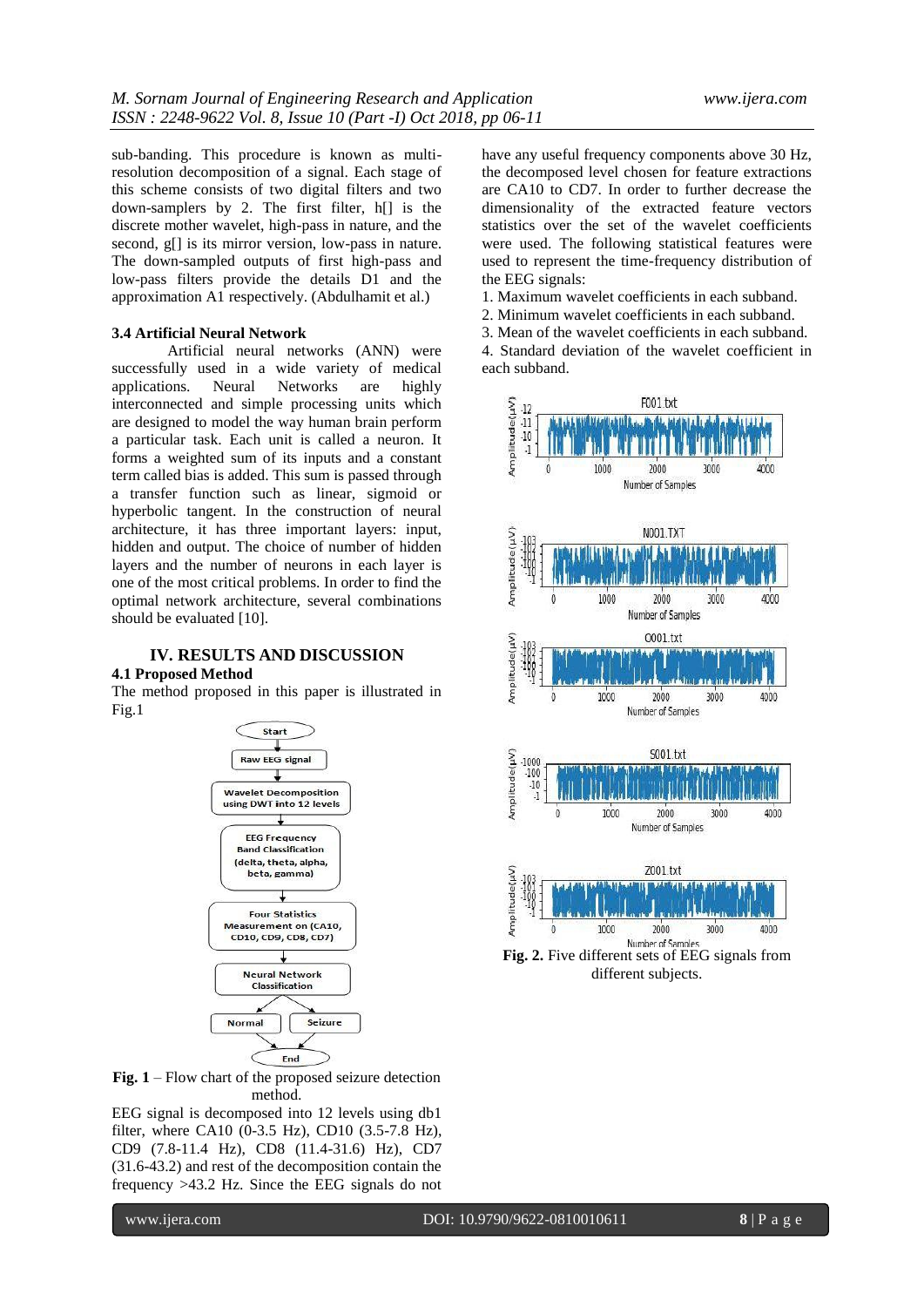

Frequencies.

## **4.2 Classification using BPN**

The Back Propagation neural network (BPN) used for classification of EEG segments. The network topology has two hidden layer with 20 input neurons, equal to the number of input feature vectors. The number of hidden layer was 15, 10 and the number of output unit is 2. The network is trained with 400 and tested with 100 samples of EEG. Out of 500 samples 400 were normal and 100 were abnormal samples. The network correctly able to classify EEG signals with an accuracy of 99.80%.

#### **4.3 Classifier Performance Assessment**

Classification results of the Artificial Neural Network were displayed by confusion matrix. (Table 1) The test performance of the classifiers can be determined by the computation of specificity, sensitivity and total classification accuracy.

| $=$<br>n<br>100          | Predicted:<br>NO. | Predicted:<br><b>YES</b> | Total |
|--------------------------|-------------------|--------------------------|-------|
| Actual<br>N <sub>O</sub> | $TN = 74$         | $FP = 1$                 | 75    |
| Actual<br>Yes            | $FN = 0$          | $TP = 25$                | 25    |
| Total                    | 74                | 26                       | 100   |

**Table 1:** Confusion Matrix

Specificity: number of true negative decisions / number of actually negative cases

Sensitivity: number of positive decisions / number of actually positive cases

Classification Accuracy: number of correct decisions / total number of cases

- **True Positive (TP):** These are cases in which we predicted yes (they have diseases), and they do have diseases.
- **True Negative (TN):** We predicted no, and they don't have the diseases.
- False Positive (FP): We predicted yes, but they don't actually have disease.
- **False Negative (FN):** We predicted no, but they actually do have the diseases.

| <b>Father 2.</b> The classification accuracies |        |  |
|------------------------------------------------|--------|--|
| <b>Statistical Parameters</b>                  | Values |  |
| Specificity                                    | 98.6   |  |
| Sensitivity                                    | 100    |  |
| Classification<br>Total                        |        |  |
| Accuracy                                       | 99.8   |  |

**Table 2:** The classification accuracies

## **V. CONCLUSION**

In this work, dabechie1 is used as a mother wavelet for decomposition of eeg signal. Since other wavelet filters such as symlet, coiflet and biorthogonal with its wavelist gives average of decomposition level as 9 where db1 gives 12 level of decomposition for 4097 data points which properly decompose the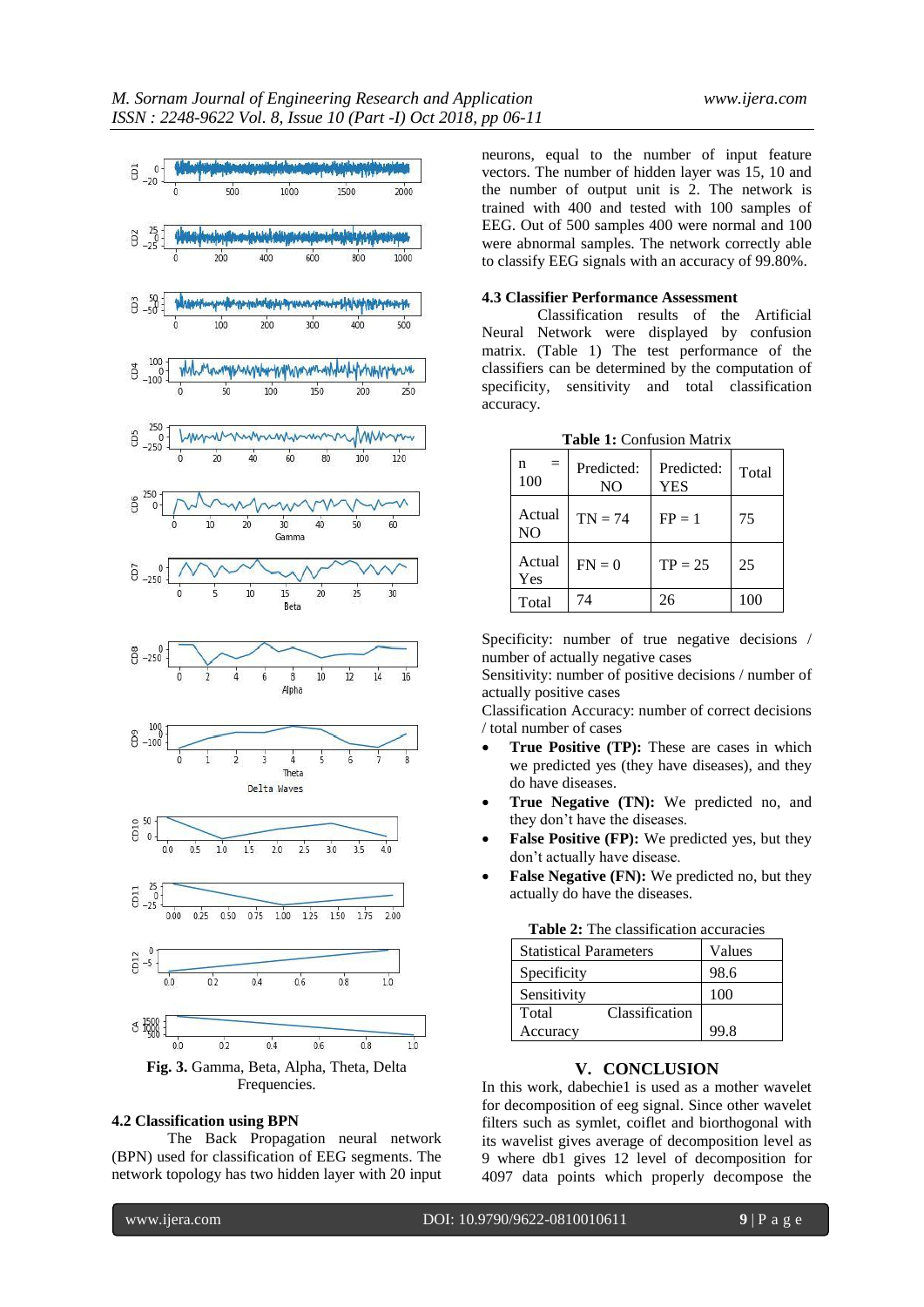signal upto last level and also it makes the frequency band classification of eeg process as simple. Then statistical features were calculated over the decomposed level to further reduce the dimensionality to train with the neural network. Experimental result shows an accurate classification performance for normal and seizure signal with an accuracy of 99.8%. The future work includes identifying Alzheimer disease using the proposed method.

### **REFERENCES**

- [1]. Tapan Gandhi, Bijay Ketan Panigrahi, Sneh Anand, "A comparative study of wavelet families for EEG signal classification," Neurocomputing, pp. 3051-3057 doi:10.1013/j.neucom.2011.04.029
- [2]. Rafik Djemili, Hocine Bourouba, M.C. Amara Korba, "Application of empirical mode decomposition and artificial neural network for the classification of normal and epileptic EEG signals," Biocybernetics and Biomedical Engineering, pp. 285-291, doi: http://dx.doi.org/10.1016/j.bbe.2015.10.006
- [3]. Elif Derya Ubeyil, "Combined neural network model employing wavelet coefficients for EEG signals Classification," Digital Signal Processing, pp. 297-308, doi: 10.1016/j.dsp.2008.07.004
- [4]. [4] Abdulhamit Subasi, M.Ismail Gursoy, "EEG signal classification using PCA,ICA,LDA and support vector machines," Expert Systems with Applications, pp. 8659-8666, doi:10.1016/j.eswa.2010.06.065
- [5]. Arun Chavan, Mahesh Kolte, "EEG Signals Classification and Diagnosis Using Wavelet Transform and Artificial Neural Network," International Conference on Nascent Technologies in the Engineering Field, pp. 1- 6, 2017
- [6]. S. Ghosh-Dastidar, H. Adeli, "Improved spiking neural networks for EEG classification and epilepsy and seizure detection," Integrated Computer-Aided Engineering, pp.187-212, 2007.
- [7]. H.Adeli, Z.Zhou, N.Dadmehr, "Analysis of EEG records in an epileptic pattern using wavelet transform,"Journal of Neuroscience Methods, pp. 69-87, 2003.
- [8]. L.D. Iasemidis, "Epileptic seizure prediction and control," IEEE Transaction on Biomedical Engineering, pp.549-558, 2003.
- [9]. N. Hazarika, J.Z Chen,A.C. Tsoi, A.Sergejew, "Classification of EEG signals using the wavelet transform," Signal Porcess, pp.61-72, 1997.
- [10]. Ocak H, "Automatic detection of epileptic seizures in EEG using discrete wavelet transform and approximate entropy," Expert System Application, pp. 2027-2036, 2009.
- [11]. Acharya UR, vinitha Sree S, chattopadhyay S, Wenwei YU, Alvin APC, "Application of recurrence quantification analysis for the automated identification of epileptic EEG signals," International Journal of Neural System, pp. 1-12, 2011.
- [12]. Mc Sharry PE, He T, Smith LA, Tarassenko L. "Linear and nonlinear methods for automatic seizure detection in scalp electroencephalogram recording," Medical Biological Engineering, pp.447-461, 2002.
- [13]. Liu A, Hahn JS, Heldt gp, Coen RW, "Detection of neonatal seizures through computerized EEG analysis," Electroencephalogram Clinical Neurophysiol, pp. 30-37, 1992.
- [14]. Kannathal N, Choo ML, Acharya UL, Sadasivan PK, "Entropies for detection of epilepsy in EEG," Computer Methods Program Biomedical, pp. 187-194, 2005.
- [15]. Huang NE,Shen Z, Long SR, Wu MC, Shih HH, Zheng Q et al. "The empirical mode decomposition and the Hilbert spectrum for nonlinear and non-stationary time series analysis," pp.903-995, 1998.
- [16]. Bajaj V, Pachori RB, "Epileptic seizure detection based on the instantaneous area of analytic mode functions of EEG signals," Biomedical Engineering, pp. 17-21, 2013.
- [17]. Li S, Zhou W, Yuan Q, Geng S, Cai D, "Feature extraction and recognition of ictal EEG using EMD and SVM," Computer Biomedical, pp. 807-816, 2013.
- [18]. Sharma R, Pachori RB, "Classification of epileptic seizures in EEG signals based on phase space representation of intrinsic mode functions," Expert System Application, pp.1106-1117, 2015
- [19]. Dipietro L, Sabatini AM, Dario P, "Artificial neural network model of the mapping between electromyographic activation and trajectory patterns in free-arm movements," Medical Bio Engineering, pp. 124-132, 2003.
- [20]. Mohamma H, Alomari, Aya Samaha, Khaled Alkamha, "Automated Classification of L/R Hand Movement EEG Signals using Advanced Feature Extraction and Machine Learning," International Journal of Advanced Computer Science and Applications, vol.4, pp. 207-212, 2013
- [21]. Andrzejak RG, Lehnertz K, Monmann F, Rieke C, David P, Elger CE., "Indications of nonlinear deterministic and finite-dimensional structures in time series of brain electrical